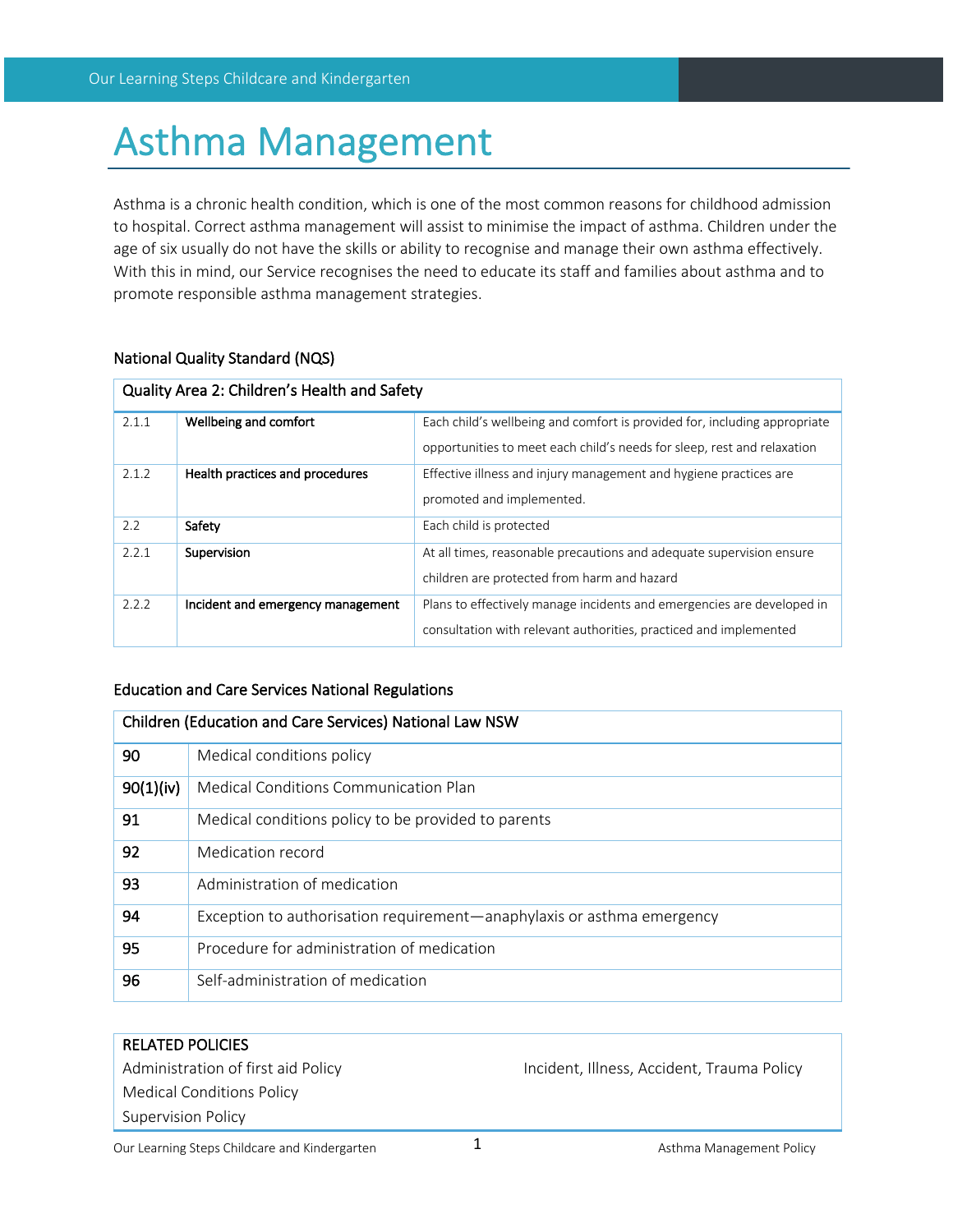#### PURPOSE

We aim to distribute a safe and healthy environment for all children enrolled at the Service and providing an environment in which all children with asthma can participate to their full potential.

We are committed to be an Asthma Friendly Service as outlined by Asthma Australia. This means:

- All staff have current training in Asthma First Aid and routine management, conducted or approved by the local Asthma Foundation.
- At least one staff member on duty at any time holds a current certificate for ACECQA with approved competency assessed Emergency Asthma Management training
- Asthma Emergency Kits (AEKs) are accessible to staff and include in-date reliever medication, single person use spacers with masks for under 5 year olds,
- Asthma First Aid posters are on display and information is available for staff and parents
- Policies are Asthma Friendly

*Reference: Australian Children's Education & Care Quality Authority (acecqa.gov.au)*

#### **SCOPE**

This policy applies to children, families, staff, management and visitors of the Service.

#### DUTY OF CARE

Our Service has a legal responsibility to provide

- a. A safe environment
- b. Adequate Supervision

Staff members including relief staff need to know enough about Asthma reactions to ensure the safety and wellbeing of the children.

#### **BACKGROUND**

Asthma is defined clinically as the combination of variable respiratory symptoms (e.g. wheeze, shortness of breath, cough and chest tightness) and excessive variation in lung function, i.e. variation in expiratory airflow that is greater than that seen in healthy children ('variable airflow limitation'). Source: Asthma Handbook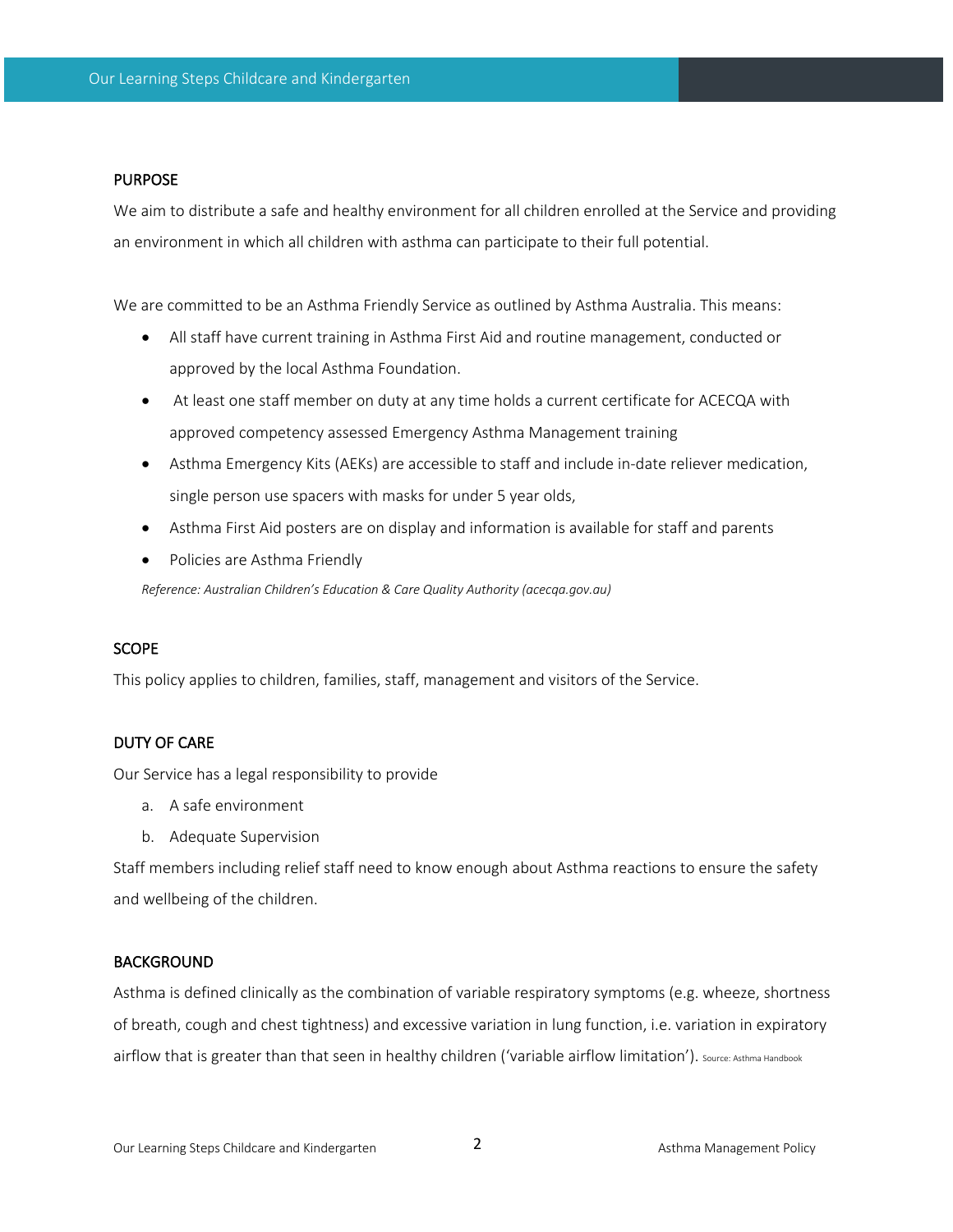Asthma is a chronic lung disease which can be treated but not cured. Asthma affects approximately one in 10 Australian children and adults. It is the most common reason for childhood admission to hospital. With good asthma management, people with asthma need not restrict their daily activities. Community education assists in generating a better understanding of asthma within the community and minimising its impact.

Symptoms of asthma include wheezing, coughing (particularly at night), chest tightness, difficulty in breathing and shortness of breath, and symptoms may vary between children. It is generally accepted that children under six years of age do not have the skills and ability to recognise and manage their own asthma without adult assistance. Our Service recognises the need to educate the staff and parents/guardians about asthma and to promote responsible asthma management strategies.

Asthma causes three main changes to the airways inside the lungs, and all these can happen together:

- the thin layer of muscle within the wall of an airway can contract to make it tighter and narrower – reliever medicines work by relaxing these muscles in the airways
- the inside walls of the airways can become swollen, leaving less space inside preventer medicines work by reducing the inflammation that causes the swelling
- mucus can block the inside of the airways preventer medicines also reduce mucus.

Legislation that governs the operation of approved children's services is based on the health, safety and welfare of children, and requires that children be protected from hazards and harm. Our Service will ensure that there is at least one educator on duty at all times who has current approved emergency asthma management training in accordance with the Education and Care Services National Regulations.

It can be difficult to diagnose asthma with certainty in children aged 0–5 years, because:

- episodic respiratory symptoms such as wheezing, and cough are very common in children, particularly in children under 3 years
- objective lung function testing by spirometry is usually not feasible in this age group
- a high proportion of children who respond to bronchodilator treatment do not go on to have asthma in later childhood (e.g. by primary school age).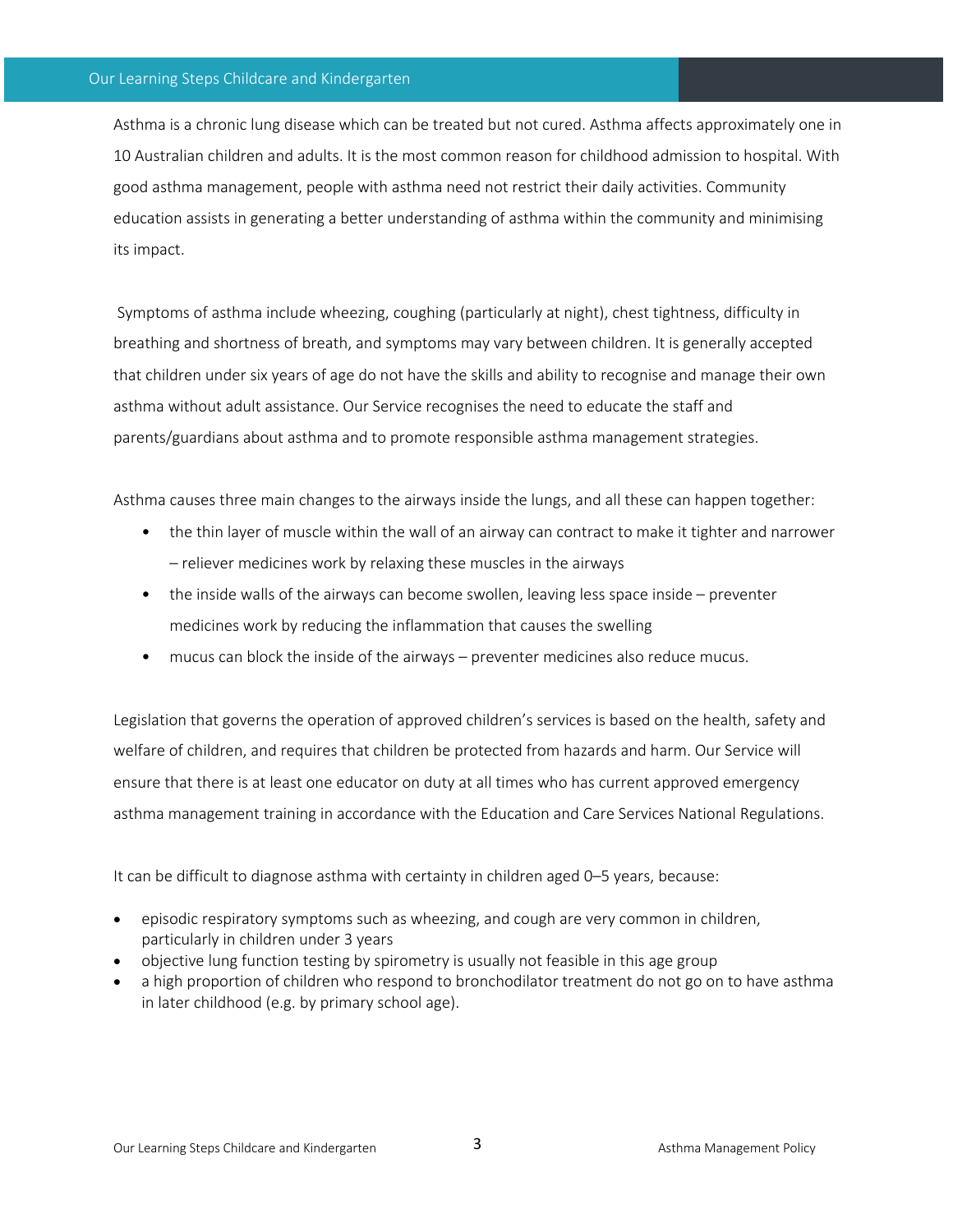## IMPLEMENTATION

We will involve all educators, families and children in regular discussions about medical conditions and general health and wellbeing throughout our curriculum. The Service will adhere to privacy and confidentiality procedures when dealing with individual health needs.

A copy of all medical conditions policies will be provided to all educators and volunteers and families of the Service and reviewed on an annual basis. It is important that communication is open between families and educators to ensure appropriate asthma management.

It is imperative that all educators and volunteers at the Service follow a child's Medical Management Plan in the event of an incident related to a child's specific health care need, allergy or medical condition.

#### Management and Nominates Supervisor will ensure:

- All staff read and are aware of all medical condition policies and procedures, maintaining awareness of asthma management strategies upon employment at the Service
- That all educators approved first aid qualifications, anaphylaxis management training and Emergency Asthma Management (EAM) training are current, meet the requirements of the National Law and National Regulations, and are approved by ACECQA.
- At least one staff member with current approved Emergency Asthma Management (EAM) training (refer to Definitions) is on duty at all times, working in accordance with Regulations
- The details of approved Emergency Asthma Management (EAM) training are included on the staff record.
- Parents are provided with a copy of the Service's Asthma Policy upon enrolment of their child.
- That when medication has been administered to a child in an asthma emergency without authorisation from the parent/guardian or authorised nominee, the parent/guardian of the child and emergency services are notified as soon as is practicable or within 24 hours of the incident.
- To identify children with asthma during the enrolment process and informing staff.
- To provide families with an Asthma Action plan to be completed in consultation with, and signed by, a medical practitioner prior the child starting at the Service.
- A medication record is kept for each child to whom medication is to be administered by the Service.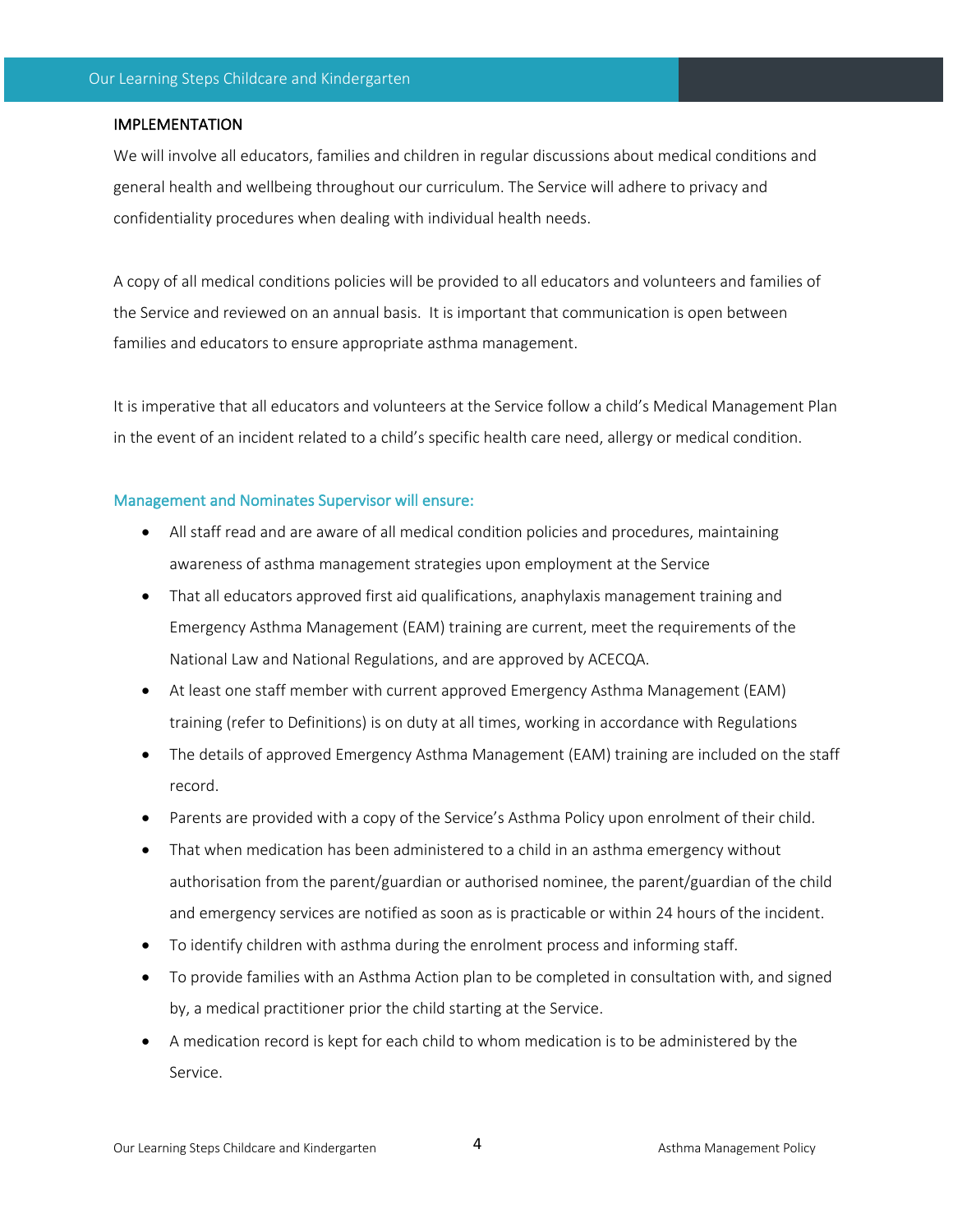#### Our Learning Steps Childcare and Kindergarten

- Families of all children with asthma provide reliever medication and a spacer (including a child's face mask, if required) whilst their child is attending the Service.
- The asthma first aid procedure is consistent with current national recommendations.
- That all staff members are aware of the asthma first aid procedure.
- The expiry date of service reliever medication is checked regularly and replaced when required, and that spacers and facemasks are replaced after every use.
- Communication between management, educators, staff and parents/guardians regarding the Service's Asthma Policy and strategies are reviewed and discussed regularly to ensure compliance.
- All staff members are able to identify and minimise asthma triggers for children attending the Service, where possible.
- Children with asthma are not discriminated against in any way.
- Children with asthma can participate in all activities safely and to their full potential.
- To communicate any concerns with parents/guardians regarding the management of children with asthma at the Service.
- Asthma Australia's Asthma First Aid posters are displayed in key locations at the Service.
- That medication is administered in accordance with the Administration of Medication Policy.

# In the event that a child suffers from an asthma emergency the Service and staff will:

- Follow the child's Asthma Action Plan.
- If the child does not respond to steps within the Asthma Action Plan call an ambulance immediately by dialing 000
- Continue first aid measures
- Contact the parent/guardian when practicable
- Contact the emergency contact if the parents or guardian can't be contacted when practicable
- Notify the regulatory authority within 24 hours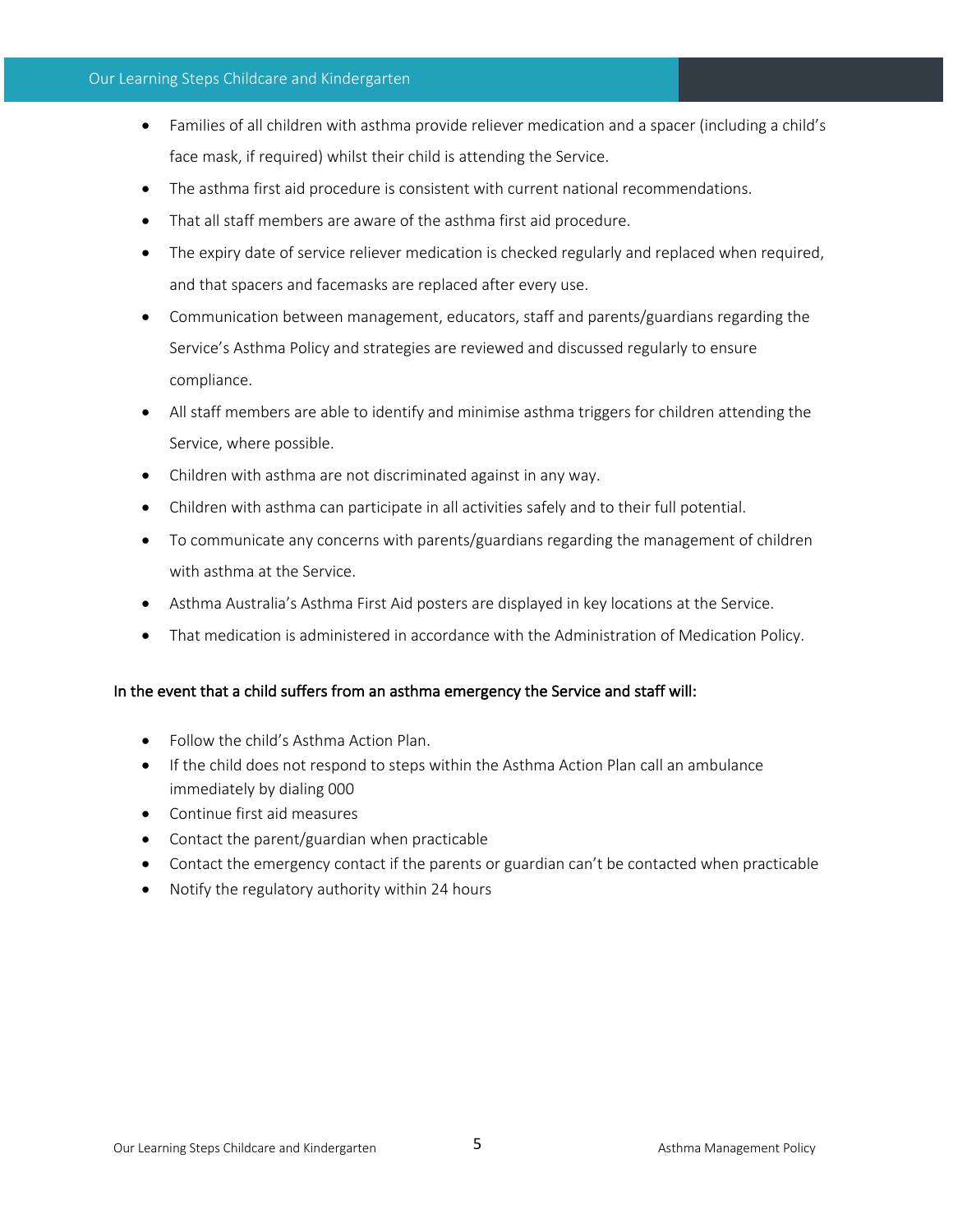# Educators will ensure:

- They are aware of the Services Asthma Policy and asthma first aid procedure (ensuring that they can identify children displaying the symptoms of an asthma attack and locate their personal medication, and Asthma Action Plans.
- To maintain current approved Asthma Management qualifications.
- They are able to identify and, where possible, minimising asthma triggers as outlined in the child's Asthma Action Plan.
- Asthma first aid kit, children's personal asthma medication and Asthma Action Plans are taken on excursions or other offsite events, including emergency evacuations and drills.
- To administer prescribed asthma medication in accordance with the child's Asthma Action Plan and the Service's Administration of Medication Policy.
- To discuss with parents/guardians the requirements for completing the enrolment form and medication record for their child.
- To consult with the parents/guardians of children with asthma in relation to the health and safety of their child, and the supervised management of the child's asthma.
- Communicate any concerns to parents/guardians if a child's asthma is limiting his/her ability to participate fully in all activities.
- Children with asthma are not discriminated against in any way.
- Children with asthma can participate in all activities safely and to their full potential, ensuring an inclusive program
- Any asthma attacks are documented, advising parents as a matter of priority, when practicable.

# Families will:

- Read the Service's Asthma Management Policy.
- Inform staff, either on enrolment or on initial diagnosis, that their child has asthma.
- Provide a copy of their child's Asthma Action Plan to the Service and ensuring it has been prepared in consultation with, and signed by, a medical practitioner.
- Have the Asthma Action Plan reviewed and updated at least annually.
- Ensure all details on their child's enrolment form and medication record are completed prior to commencement at the Service.
- Provide an adequate supply of appropriate asthma medication and equipment for their child at all times.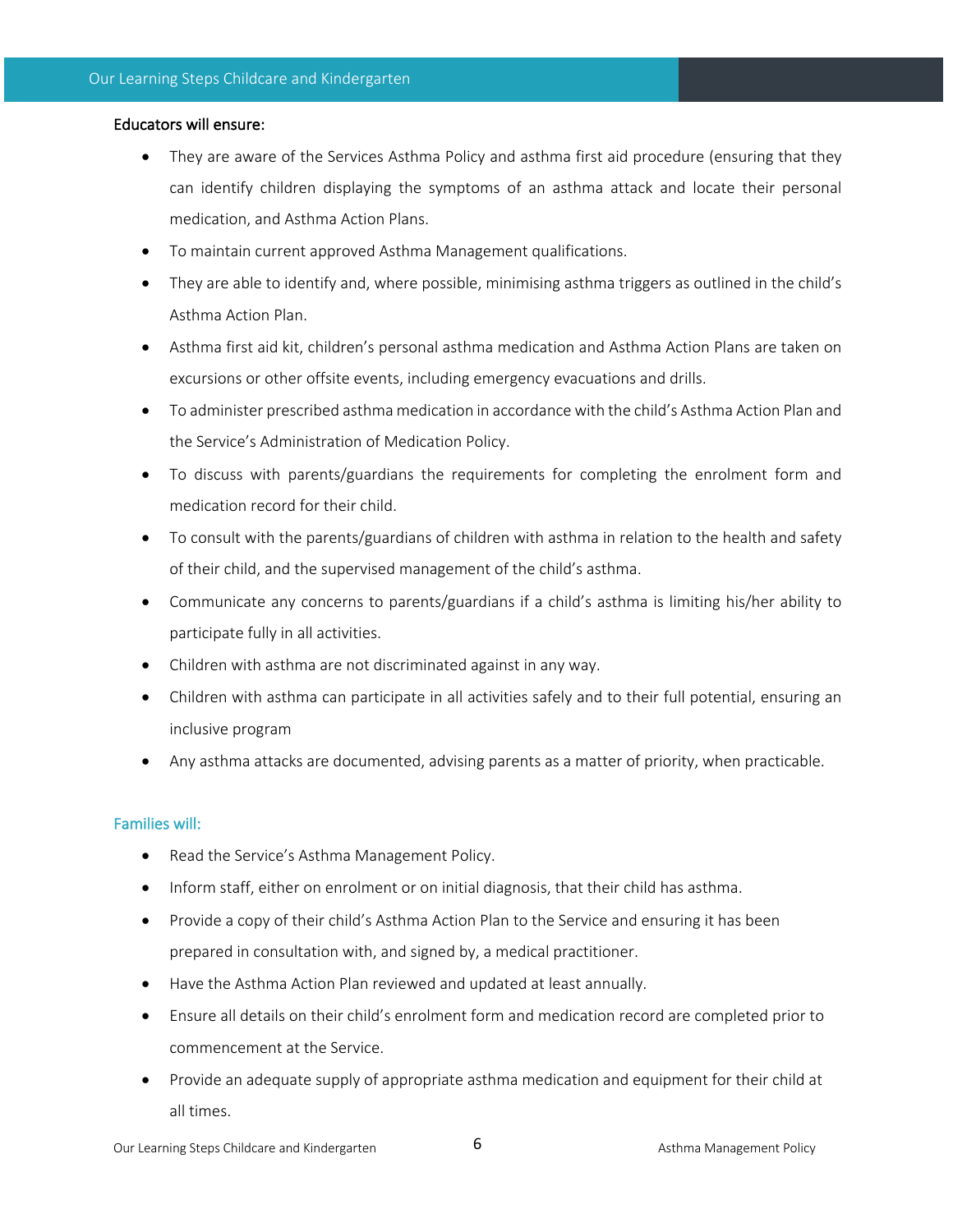#### Our Learning Steps Childcare and Kindergarten

- Notify staff, in writing, of any changes to the information on the Asthma Action Plan, enrolment form or medication record.
- Communicate regularly with educators/staff in relation to the ongoing health and wellbeing of their child, and the management of their child's asthma.
- Encourage their child to learn about their asthma, and to communicate with Service staff if they are unwell or experiencing asthma symptoms.

# Plan of action for a child with diagnosed asthma

The staff, together with the parents/guardians of a child with asthma, will discuss and agree on a risk management plan of action for the emergency management of an asthma attack based on the Asthma First Aid Plan. This plan will be included as part of, or attached to, the child's asthma action plan and enrolment record. This plan should include action to be taken where the parents/guardians have provided asthma medication, and in situations where this medication may not be available.

# Source

- Australian Children's Education & Care Quality Authority. (2014)
- Guide to the Education and Care Services National Law and the Education and Care Services National Regulations
- ECA Code of Ethics
- Guide to the National Quality Standard
- Staying Healthy in Child Care.  $5<sup>th</sup>$  Edition
- Asthma Australia www.asthmaaustralia.org.au
- Revised National Quality Standard
- Australia Asthma Handbook

http://www.asthmahandbook.org.au/diagnosis/children

## Review

| Policy Reviewed | Modifications                                         | Next Review      |
|-----------------|-------------------------------------------------------|------------------|
|                 |                                                       | Date             |
| July 2017       | The amendments more clearly outline Asthma Management | <b>July 2018</b> |
| Aug 2017        | compliance.                                           |                  |